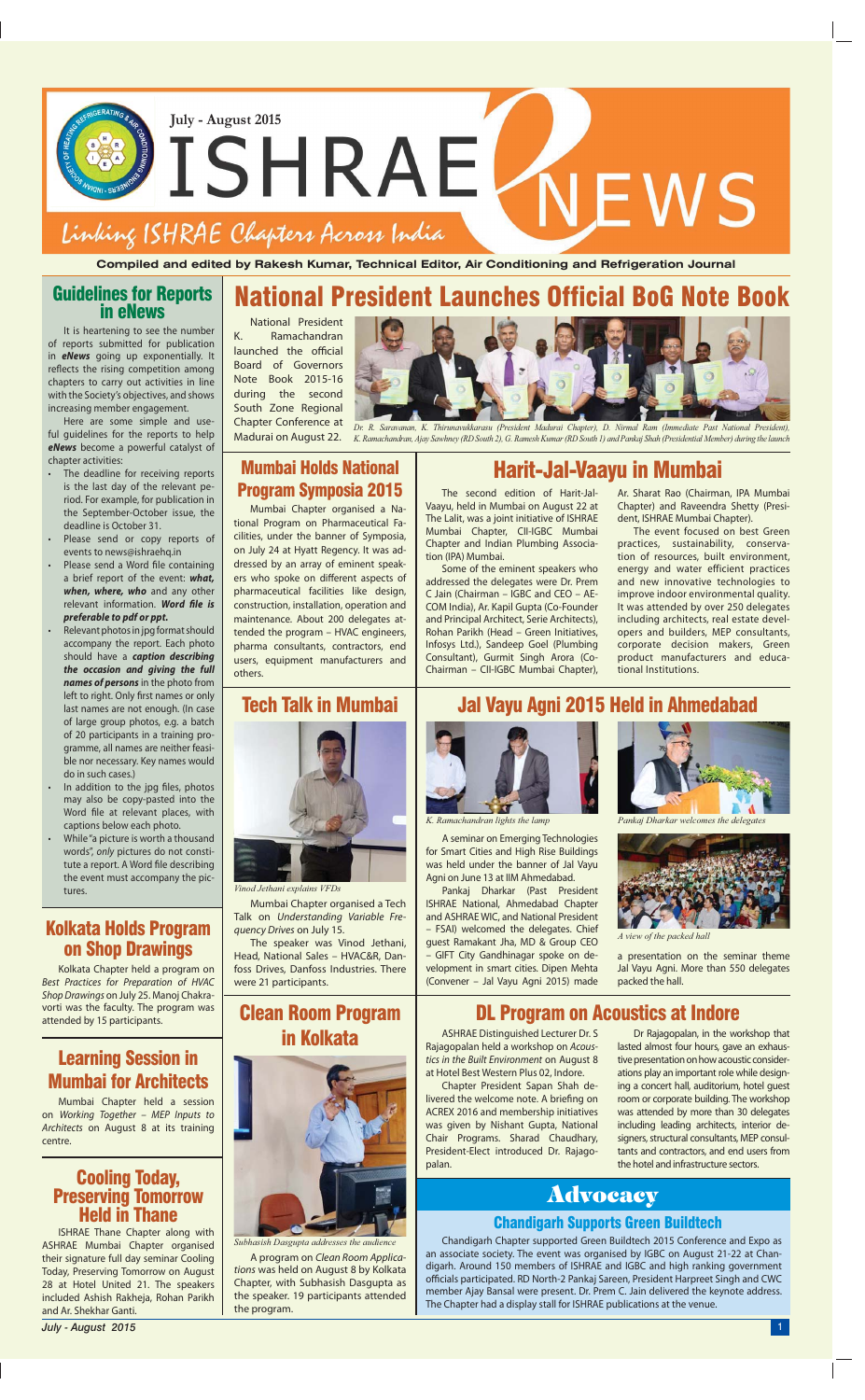## ISHRAE Certification Program

## Fellowship



#### Vadodara Conducts Technical Workshop Series

#### Product Presentation in Vadodara

Vadodara Chapter organized a product presentation on Hitachi Power Tools on June 27. Jayesh Rajpuria (Marketing Manager, Hitachi Koki India - Rajasthan and Gujarat) made the presentation. About 70 participates attended.

#### Chennai Conducts Second Seminar

Chennai Chapter conducted a full day seminar on *AHU Selection, Duct Design, Piping Design & Pump Basics and Selection* on July 4 at ISHRAE classroom. The speakers were K. Premkumar, B. Sankaranarayanan, S. Sankara and T.S. Mohanarangan. It was attended by 48 participants. This was the second technical program for the year 2015-16.

Chandigarh Chapter organised a talk by Dr. Anshu Kumar on *Alternate Refrigerants* on August 22. It was attended by 40 delegates, including members, non-members, student members and IGBC members. Past National President Sushil Choudhury briefed the attending delegates about the initiatives taken by ISHRAE for disseminating knowledge among its members and citizens. ISHRAE and ACREX films were played at the end of the event.

#### Ventilation Workshop at Chandigarh

Chandigarh Chapter organized a half day workshop by Sushil Choudhury on *Basement and Kitchen Ventilation* at Hotel Pearl on July 18. It was attended by over 25 delegates and seven student members. Sushil Choudhury also briefed the delegates on the ventilation chapter in the new NBC 2015. ISHRAE, ACREX 2016 and aQuest Movies were played at the event.

#### Technical Talk on Alternate Refrigerants at Chandigarh

The first session was held on July 25 by Dr. J.R. Mehta on *Basics of Air Conditioning & Refrigeration*. It was attended by 36 participants, including Nilesh Patel (President), Hasmukh Patel (President-Elect), Manish Dandekar (Treasurer), D.D. Koranne, Shrirang Puntambekar and Krunal Shah.

#### Coimbatore Workshop on Ducting Design

Coimbatore Sub-chapter organised a workshop on fan basics, duct basics and duct design on July 18.

Nashik Sub-chapter conducted a Distinguished Lecturer talk on *Compressor Failure Analysis and Green Maintenance* on August 17. ISHRAE DL M. Ganeshan was the speaker. He covered topics like reasons for compressor failure, troubleshooting AC&R systems and Green based maintenance. Table partners Shubham Refrigeration, Om Tech and Infinity HVAC also made presentations.

#### Guwahati Holds Seminar on Variable Refrigerant Technologies

Guwahati Sub-chapter organised a seminar on *Evolution of Variable Refrigerant Technologies & Latest Developments* on August 20. It was addressed by Amarendra Goswami, President and U. D. Trivedi of Daikin. Twenty members and 60 non-members attended.

Vadodara Chapter launched a Technical Workshop Series of 4 sessions on four consecutive Saturdays. The program was inaugurated by Past Presidents Ketan Soni, Himanshu Patel, Manan Vora and Rajesh Shah.

The second session on August 1 was conducted by Abhay Date on *Accessories & Components of Air Conditioning & Refrigeration Systems*. It was attended by 35 representatives of contracting firms, corporates and industries.

The third session was held at GETRI on August 8. It was conducted by D.D. Koranne, GM Technical, GEA Bock India Ltd. on *Compressor Application, Diagnosis & Troubleshooting*. It was attended by 38 participants.

> ISHRAE Certification Program (ICP) AC Design Level 1 - Module 1 on *Basics of Psychrometry* was conducted at The Chancery Hotel from July 16 to 18. National IPP D. Nirmal Ram was the Chief Guest at the launch of the program. C. Subramaniam, RD South-1 and G. Ramesh Kumar were also present. Prashant Rayadu was the lead faculty.

A DL workshop on *Kitchen Ventilation* was organized by Ludhiana Sub-chapter on August 22. The speaker was Sushil Choudhury. President-Elect Sharanjit Singh Bedil, RD North-2 Pankaj Sareen and Chandigarh Chapter President Harpreet Singh participated in the proceedings. Thirty five delegates attended.

The last session of the series was conducted by Ketan Soni, General Manager (MP & Gujarat), Blue Star on August 22 on *Testing & Commissioning and Operational Issues in HVAC Systems*. It was attended by 40 participants, including Rajen Vyas (Regional Director West-II), Manan Vora (Zonal Chair Advocacy, West), D.D. Koranne, Abhay Date, Rajesh Shah, Brian Lobo (Past President), Nilesh Patel, Hasmukh Patel, Ashwin Patel (Secretary), Shrirang Puntambekar (Workshop Series Coordinator) and Kunal Shah (CWC Member).

#### Nashik DL on Compressor Failure



*M. Ganeshan being welcomed by President Nishad Satardekar*

Surat Chapter organised a workshop on Designing with Autocad for HVAC Professionals on July 1, attended by 30 ISHRAE members and 3 students. It was a handson session with the software. AutoCad 2016 special upgraded features were also shared.

#### Workshop on AutoCad in Surat



*AutoCad workshop in progress*

#### Coimbatore Arranges Technical Talk

Coimbatore Sub-chapter held a technical talk on *Installation Standards of VRF Systems* by G. Senthil Raj, HVAC Consultant on June 27. Over 30 delegates attended.



*G. Senthil Raj explains installation standards*

#### RAC Field Technician Program in Goa



Goa Chapter organised a training session for RAC field technicians in association with Emerson Climate Technologies on July 4 at International Centre, Panaji. Chapter President Mahesh Prabhu briefed the participants during the inaugural session about ISHRAE, its national programs, ACREX and other activities.

Sanjay Goasavi (HoD Training) and Bhaskar Reddy from Emerson comprised the faculty. The seminar was attended in two sessions by 47 participants from various industries of Goa.

*Sanjay Gosavi explains the basics of refrigeration*

#### Seminar at Guwahati

Guwahati Sub-chapter held a seminar on *Selection of Unitary Air Conditioners - Impact on Energy.* Prof. Muthukumar Palanisamy, President-Elect; S. Ganesh, Program Chair, Kolkata Chapter; Manish Tibruwal, Secretary; Arijit Krory, Blue Star; Jitendar Rawat, LG Electronics; Kaushik Kumar, Mitsubishi Electric; and Debajit Sen, Haier were the speakers. Twenty members and 35 non-members participated



*Amarendra Goswami lights the lamp*

#### Bangalore



*D. Nirmal Ram, A. Madhukar, G. Ramesh Kumar and Prashant Rayadu light the lamp*

Past IBC Presidents Leslie D'Souza and A. Pandimurali, President A. Madhukar, President-Elect Shilpan Shah, Secretary T. Nagaraj, Treasurer S. Elangovan and CWC Members Ajay Bararia, Ananth Kumar, Amar Narayan, R. Anish Simha, M.K. Sreekesh, Muniraju, S. Deepak and Narayan K. Shetty were also present.

#### Kitchen Ventilation at Ludhiana

The silver jubilee celebrations of Ahmedabad Chapter were held on June 13 at Gujarat University Convention Hall. Ganesh vandana, music performance by the ace music group of Sanket Khandekar (Guitar Guruwar) and dance performances by Agile Dance Galaxy of Boogie Woogie fame marked the inaugural session. Aakash Patel (Chapter President) delivered the welcome speech. Dr. P. C. Jain (Founder Member ISHRAE) and K. Ramachandran (National President) welcomed all Past Presidents of the Chapter on the dais one by one. A Memorandum of Understanding was signed between Fire & Security Association of India (FSAI) and ISHRAE on this occasion. More than 2100 delegates attended the function.

#### Ahmedabad Celebrates Silver Jubilee **International State International ISHRAE** Premier League at Bengaluru

*Dr. P. C. Jain and K. Ramachandran welcome the delegates*



*V. Krishnan, M. P. Agarwal, D. Nirmal Ram and K. Ramachandran being felicitated*



*MoU being signed between FSAI and ISHRAE*

A cricket tournament, named ISHRAE Premier League, was held on August 1-2 at Loyola Cricket Ground. Sixteen teams from Blue Star, VKBS, Vayucon Systems, Orient Eco Systems, ABS Aircon Engineers, VTS Group, Quality Thermopack, P2V2 Engineering, VKA Powermaster, Utility Projects & Services, Stream Line Refrigeration, Rolastar, ETA Engineering, Samritu, ABB Ltd. and Airtemp participated in the tournament. ABB was the winner.

Among those who cheered the teams were IBC Past Presidents S.N. Raju and A. Pandi Murali, Immediate Past National Secretary C. Submramaniam, Regional Director South-1 G. Ramesh Kumar, CWC Member Shilpan Shah, President-Elect T. Nagaraj, Secretary Deepak S., Program Chair Ananth Kumar and Zonal Program Chair M.K. Sreekesh.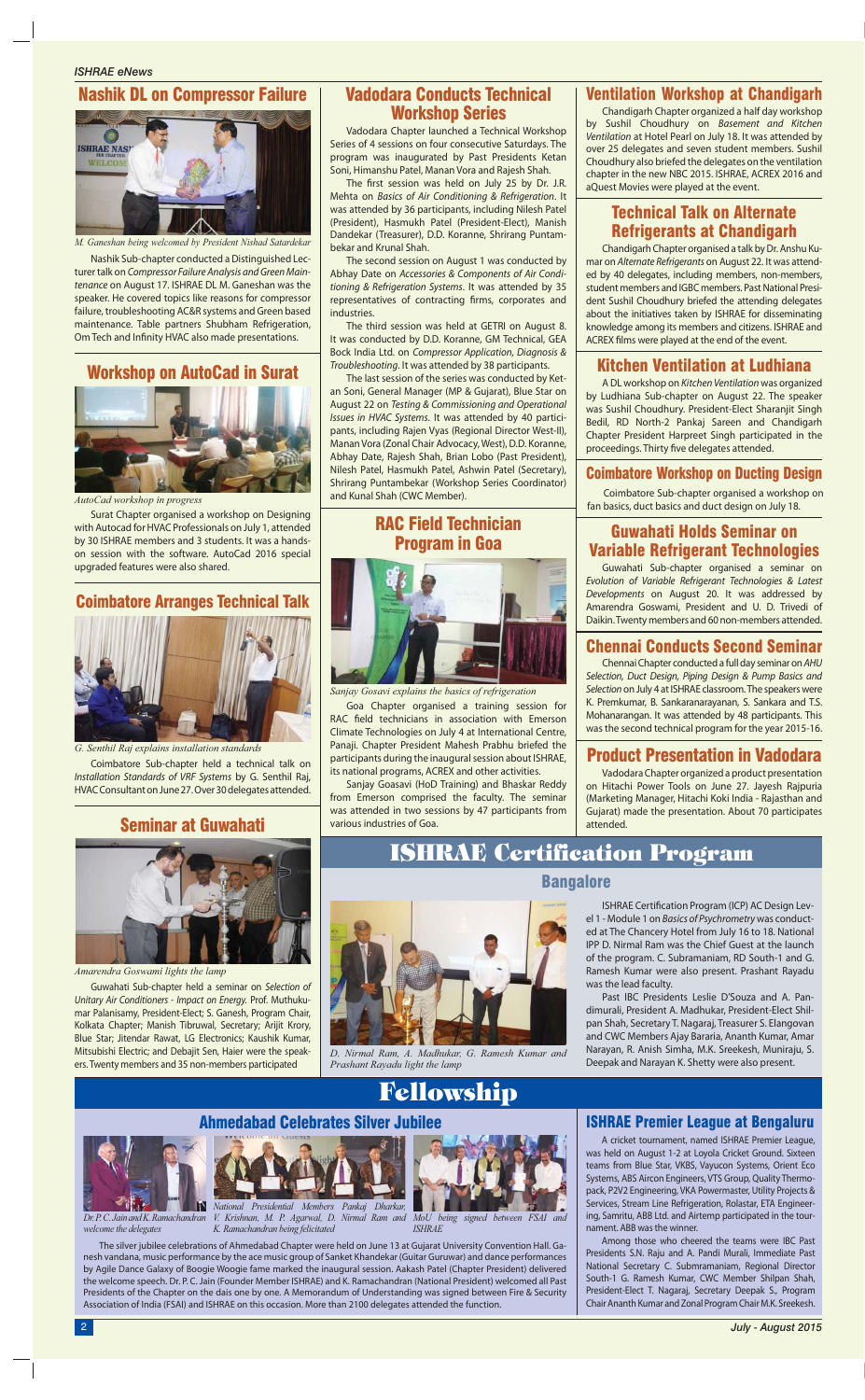#### New Student Chapter at Sree Sastha CoE, Chennai

#### Chennai Organises Orientation Program

#### Student Chapter Installations at Indore

#### Installation of Largest Student Chapter In Mumbai

#### Student Chapter at VIVA Institute of Technology, Maharashtra

#### Student Chapter at St. John College, Palghar, Maharashtra



**Office bearers at St. John College** 

#### Industrial Visit to Trinity Capsules, Nashik

#### Student Chapter at S.I.E.S, Navi Mumbai

A new student chapter was inaugurated at Sree Sastha College of Engineering on July 4. About 200 students were present.

The team of student office bearers was installed by President Shankar Rajasekaran in the presence of Principal Dr. Vemuri Lakshmi Narayana, HoD Dr. Vincent Balu and other faculty members. President-Elect D. Balakrishnan was also present. After the installation, the President spoke on the importance of HVAC&R and opportunities in the industry. The inauguration function was followed by a technical guest lecture by Sandeep Lokare.

Chennai Chapter organised an orientation program for its Student Chapters on July 25 at ISHRAE Classroom, Alapakkam. From each student chapter, the President, Secretary, Treasurer and Faculty Coordinator were invited. the program was attended by 38 student members and faculty from 10 student chapters.

ISHRAE, ACREX and aQuest videos were played. Student chapters shared the events they were planning to conduct. The program was attended by Past Presidents V. Sridhar, Raja Sriram and Pandian, President-Elect Balakrishnan, President Shankar Rajasekaran and Student Activities Chair Dr. Balachandar.

> of Dr. Sharad Chaudhary, Professor, IET-DAVV and President-Elect, Indore Chapter; and Student Activity Chair Prof. Ajeet Bargaley. The presence of ten student chapters from Indore consisting of their faculty advisors and student members added value to the event.

> The highlight was an hour long technical talk followed by a brainstorming session on the topic *Acoustics in the Built Environment* by Dr. S. Rajagopalan.

> The chapters that were installed are: Acropolis Technical Campus (ATC), Chameli Devi Institute of Technology and Management (CITM), Indore Institute of Science and Technology (IIST), IET-DAVV, Malwa Institute of Technology (MIT), Medicap Institute of Technology and Management (MITM),Truba Institute of Technology, Vindhya Institute of Technology (VIT) and

M.J.P. Govt. Polytechinc College, Khandwa.

A video highlighting the exceptional performance of IET DAVV for winning the ISHRAE Best Student Chapter Award 2014-15 was shown.



Saraswati College of Engineering at Kharghar, Navi Mumbai with 230 members became the largest student chapter to be installed, on August 12. A technical presentation was made on the occasion by Boney Davis of Bajaj Electricals on *Basics of IBM Systems*.

Mumbai Chapter chartered a student chapter on July 2 at VIVA Institute of Technology, Virar, Maharashtra. Sanjay Kumar Verma, Chair Student Activity administered the oath. A technical presentation was made on *Sustainable Glass* by a team from St. Gobain. Niyati Raut is Faculty Incharge, Nishant Shekhar is President, Anjali S. Pokkalathe is Secretary and Ketan Dhamne is Treasurer.

ISHRAE Mumbai chapter installed a student chapter on August 7 at St. John College of Engineering & Technology, Palghar, Maharashtra. Raveendra Shetty, President Mumbai Chapter, Amod Dikshit, Membership Chair and Sanjay Kumar Verma, Student Activities Chair were present. A technical presentation was made by Amod Dikshit. Principal Dr. Satish Takalikar, Head of Department of Mechanical Engineering Dr. Ashok Dhale and senior teacher Shivaji Shelar were also present.

*By Kimberly Stewart, President Student Chapter, Don Bosco Institute of Technology, Mumbai.*

of Mechanical Engineering Department). The event was also attended by Nilesh Pandya (IPP, Indore Chapter), Pankaj Tiwari (Secretary) and Deepak Arjare (National Vice Chair). The event was flagged under the guidance

35 students along with Cleta Periera and Aman, faculty members went on an industrial visit to Trinity Capsules, Nashik on August 3. They left by bus from Don Bosco Institute of Technology, Kurla at 7:30 am, stopping at Thane to pick up 6 more students and one faculty member. They

A student chapter was installed at S.I.E.S., Nerul, Navi Mumbai on August 27. The event was attended by over 80 students. During the installation, aQuest and ACREX videos were screened. Cheques were handed over to toppers in RAC, TD and HMT. Hard copies and CDs of *Air Conditioning and Refrigeration Journal* were handed over to the faculty. A technical presentation was made on *Building Services – Safety and Security*.

#### Saraswati Students Visit Mitsubishi Electric

#### Walchand College of Engineering, Sangli

#### Seminar at MNIT Jaipur

#### Re-installation of GIT Student Chapter, Jaipur

An industrial visit was organized for student members of Saraswati College of Engineering to the sales office of Mitsubishi Electric at Andheri, Mumbai by Student Chair Sanjay Verma on August 22. Zonal Student Chair Bhavesh Mehta and Faculty Incharge Paramjit Thakur also accompanied. The visit started with a presentation on the working of air conditioners and the HVAC&R technology. The topics included types of systems, ACs, scroll compressor, inverter technology, VRF concept, etc. There was a briefing on safety measures also. This was followed by a visit to the training room that houses air conditioning units including room air conditioners and packaged air conditioners.

Kolhapur Sangli Sub-chapter organised the revival function of the Student Chapter of WCE under the guidance of Student Chapter advisor Prof. Dr. B. S. Gawali, Department of Mechanical Engineering, WCE. There was a technical session by Prof. Gadale on *Boilers Used in Thermal Power Plants*. He explained the need, advantages, disadvantages and applications of thermal power plants and the types of boilers for various temperature ranges used in these plants.

A seminar on *Possibilities and Issues in Change of Refrigerant in Existing HVAC&R Machinery and Equipment* was conducted on August 8 at MNIT, Jaipur in association with ISHRAE Jaipur Chapter and ASHRAE Jaipur. Prof S.C. Bhaduri and Vikas Mehta were the speakers. Prof. Bhaduri has contributed over the years to refrigerant phase-out and was Member, United Nations Environment Programme, Montreal Protocol on Refrigeration, Air-conditioning and Heat Pump Technology Assessment Panel, 1989, 1991, 1993, 1996 and World Bank Consultant on ODS phase-out projects in refrigeration and air-conditioning. Vikas Mehta takes care of the North and East India, Bangladesh, Bhutan and Nepal business (sales and marketing) for the Refrigerants vertical.

The re-installation of GIT Student Chapter was held on August 21. Anil Gupta, P.K. Anand and Rahul Jain were present. About 100 students attended. Rahul Jain gave a guest lecture *Fire and Safety*.



*Offi ce bearers being administered the oath*



*Sandeep Lokare addresses the students*



*Orientation program in progress*



*Members of Indore Student Chapters*



*Students listen to the technical presentation*



*Sanjay Verma administers the oath*

*Don Bosco students at Trinity Capsules*



*S.I.E.S. students take the oath*

## Student Activity

The annual student chapter installations at Indore took place at Institute of Engineering & Technology, Devi Ahilya Vishwavidyalaya (IET-DAVV) on August 8. The event was presided over by guest of honour Dr. S. Rajagopalan, Indore Chapter President Sapan Shah, Dr. Sanjeev Tokekar (Director, IET-DAVV) and Dr. Ashesh Tiwari (Dean, Faculty of Engineering and Head

> reached the plant at 11:30 am. Nitin Chaudhari briefed them about Trinity Capsules for which his company was installing the HVAC system. Towards the end of his presentation he showed the plot plan detailing the locations of the units. Later the students were taken to the HVAC plant, and saw 3 old reciprocating compressor chiller packages with cooling towers, pumps, condenser water piping, primary and secondary chilled water pumps, piping and hot and cold wells. Then they saw the VRF units in the new wing, air handling units and the heat recovery wheel.

> They left the premises at 5.30 pm and reached the college back at 9:00 pm.